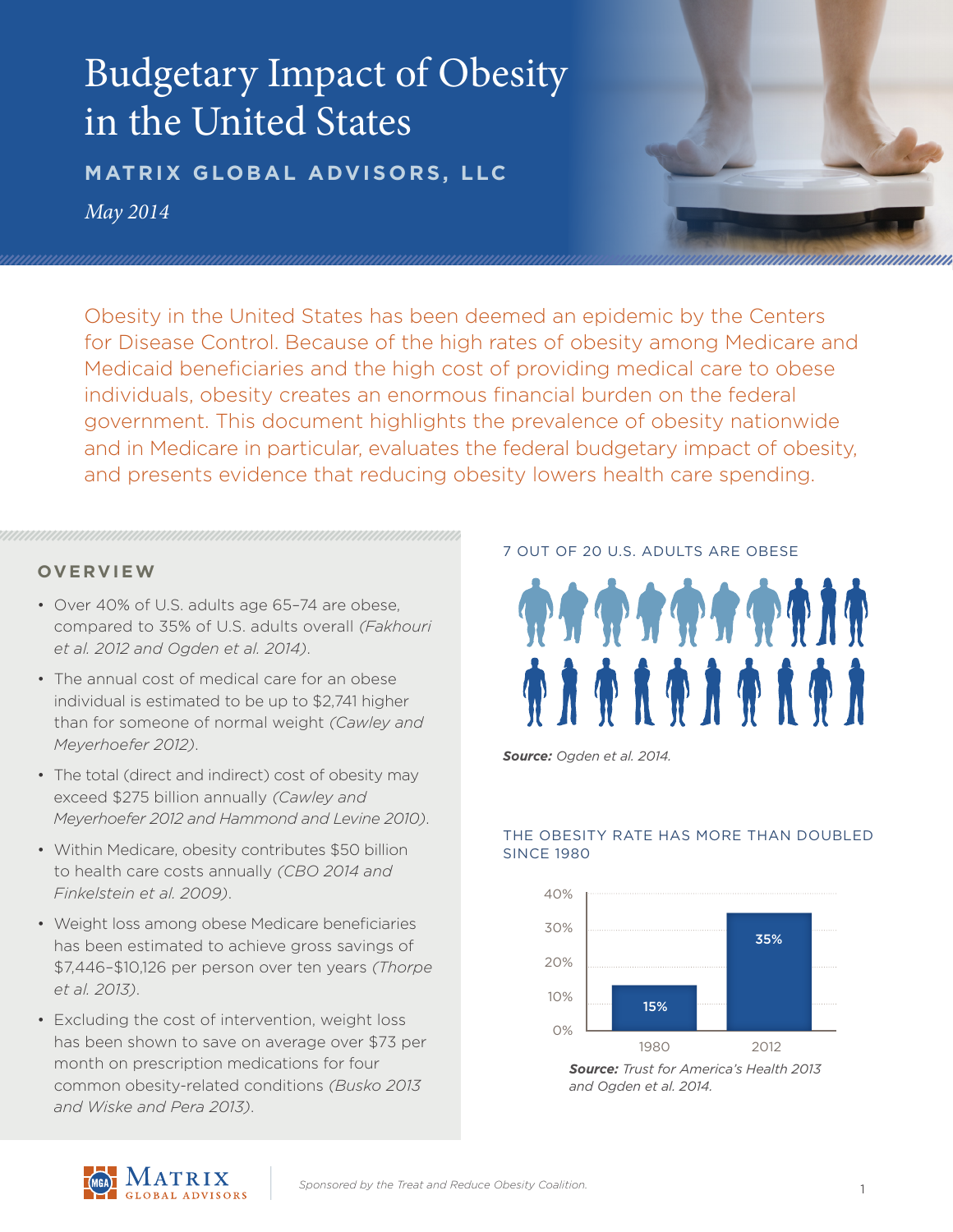# **BUDGETARY IMPACT OF OBESITY**

# Direct Cost of Obesity

- The direct cost of obesity which refers to medical spending on obesity and associated comorbidities such as type 2 diabetes, coronary heart disease, and hypertension — is estimated to be up to \$209.7 billion per year *(Cawley and Meyerhoefer 2012).* (See Chart 1.)
- For every obese individual, annual spending on medical care is estimated to be up to \$2,741 higher than it is for someone of normal weight *(Cawley and Meyerhoefer 2012).*  (See Chart 2.)

#### Indirect Cost of Obesity

• Obesity generates indirect (nonmedical) costs, including reduced productivity from absenteeism, disability, and premature mortality. Indirect costs from obesity are estimated to total as much as \$66 billion per year in addition to direct costs *(Hammond and Levine 2010).* (See Chart 1.)

# CHART 1. OBESITY GENERATES OVER \$275 BILLION IN TOTAL COSTS ANNUALLY



Obesity-related costs

*Source: Hammond and Levine 2010 and Cawley and Meyerhoefer 2012.*

## CHART 2. COMPARED TO SMOKING, OBESITY CREATES MORE THAN TWICE THE ANNUAL EXCESS HEALTH SPENDING PER PERSON



*Source: CBO 2012 and Cawley and Meyerhoefer 2012.*

# **QUICK STATS ON OBESITY PREVALENCE**

#### Disparities in U.S. Obesity Prevalence

- Obesity prevalence is approximately 35% among U.S. adults overall but is over 42% among Hispanics and nearly 48% among blacks *(Ogden et al. 2014).*
- Obesity prevalence is 42% among low-income women and women without a high school diploma *(Ogden et al. 2010).*
- Thirteen states have obesity rates above 30%, and no state has a rate below 20% *(CDC 2014).*

#### Obesity Prevalence in Medicare

• Among adults age 65–74, over 40% are obese. Older women used to outpace older men in obesity prevalence, but in the last fifteen years, obesity has increased among older men but remained steady among older women *(Fakhouri et al. 2012).*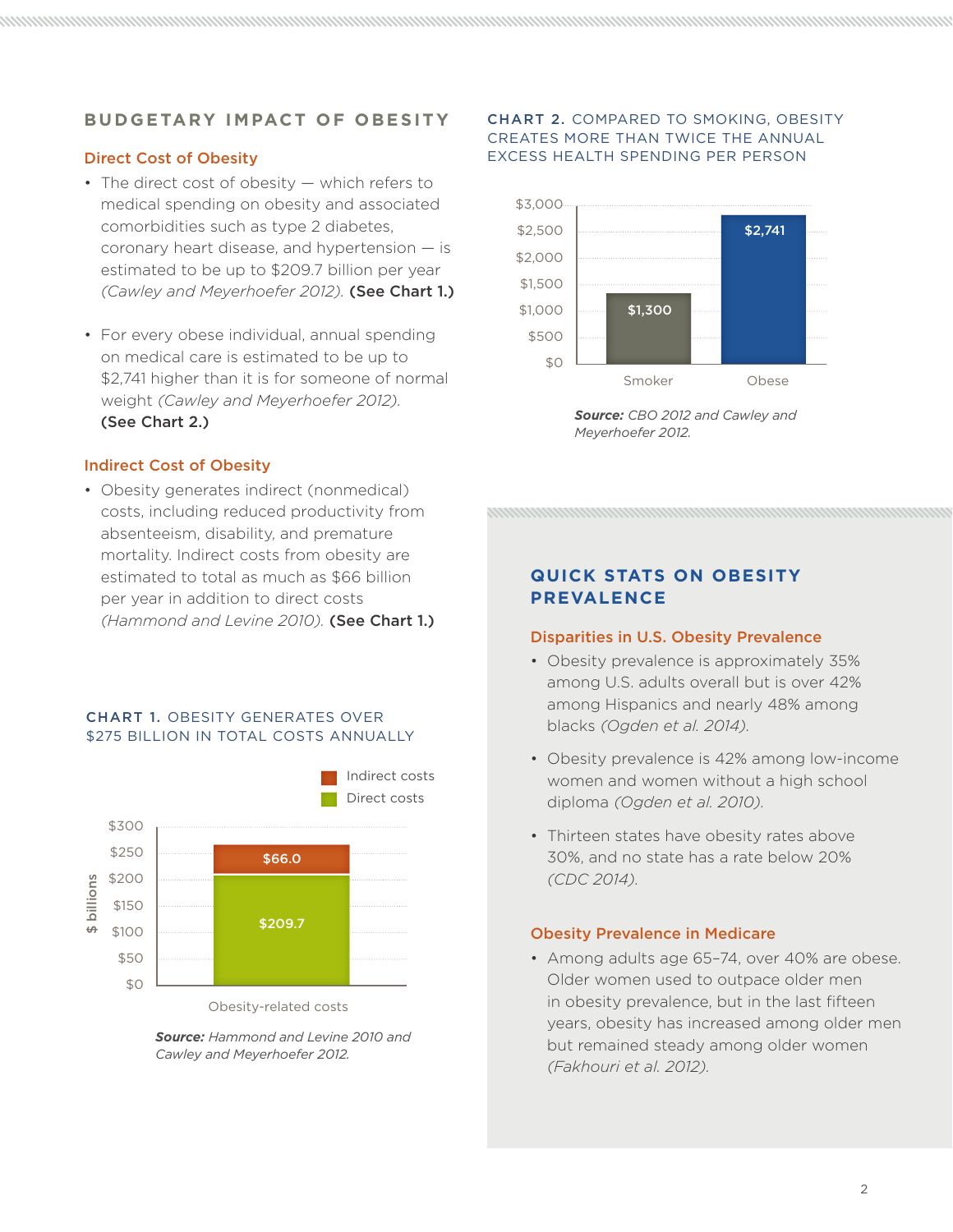## Obesity Costs Borne by Medicare

• Health care costs associated with obesity are responsible for 8.5% of total annual Medicare spending *(Finkelstein et al. 2009).* By this measure, approximately \$50 billion of the \$585 billion in Medicare spending in 2013 is attributable to obesity *(CBO 2014).* 

(See Chart 3.)

## CHART 3. OBESITY IS RESPONSIBLE FOR \$50 BILLION (8.5%) OF THE \$585 BILLION IN ANNUAL MEDICARE SPENDING



*Source: Finkelstein et al. 2009 and CBO 2014.*

#### CHART 4. 2 OUT OF 5 ADULTS AGE 65–74 ARE OBESE



*Source: Fakhouri et al. 2012.*

# **REDUCING OBESITY, LOWERING HEALTH CARE SPENDING**

This section presents both longitudinal and cross-sectional evidence that weight loss among obese people leads to health care savings. While both are informative, longitudinal studies have the advantage of tracking the impact of weight loss for the same individuals over time.

## Weight Loss and Health Care Savings

- The medical savings achievable through weight loss have long been documented. A 1999 study in the *American Journal of Public Health* found that 10% weight loss among obese adults age 35–64 generated gross lifetime savings on medical care of \$2,200–\$5,300 per person (roughly \$3,100–\$7,400 per person in 2013 dollars) for five common obesity-related diseases *(Oster et al.).*
- Obesity is linked to many high-cost diseases, two of the costliest of which are cardiovascular disease (CVD) and type 2 diabetes. Direct and indirect costs of CVD and stroke total \$315.4 billion per year *(AHA 2014)*, while diabetes and pre-diabetes generate total annual costs of \$218 billion *(Dall et al. 2010).* Nearly 55% of people with type 2 diabetes are obese *(CDC 2004).*  Weight loss substantially reduces obese individuals' risk of developing these diseases. Weight loss also offers benefits for those already afflicted. For example, a longitudinal study of overweight and obese patients with type 2 diabetes found that weight loss of 5–10% reduced risk factors for CVD *(Wing et al. 2011).* (See Chart 5 on next page.)
- Weight loss also leads to pharmaceutical savings. A new longitudinal study examining a medical weight-loss program found that, excluding the cost of intervention, participants saved on average over \$73 per month on medications for diabetes, hyperlipidemia, hypertension, and gastroesophageal reflux disease *(Busko 2013 and Wiske and Pera 2013).*  (See Chart 6 on next page.)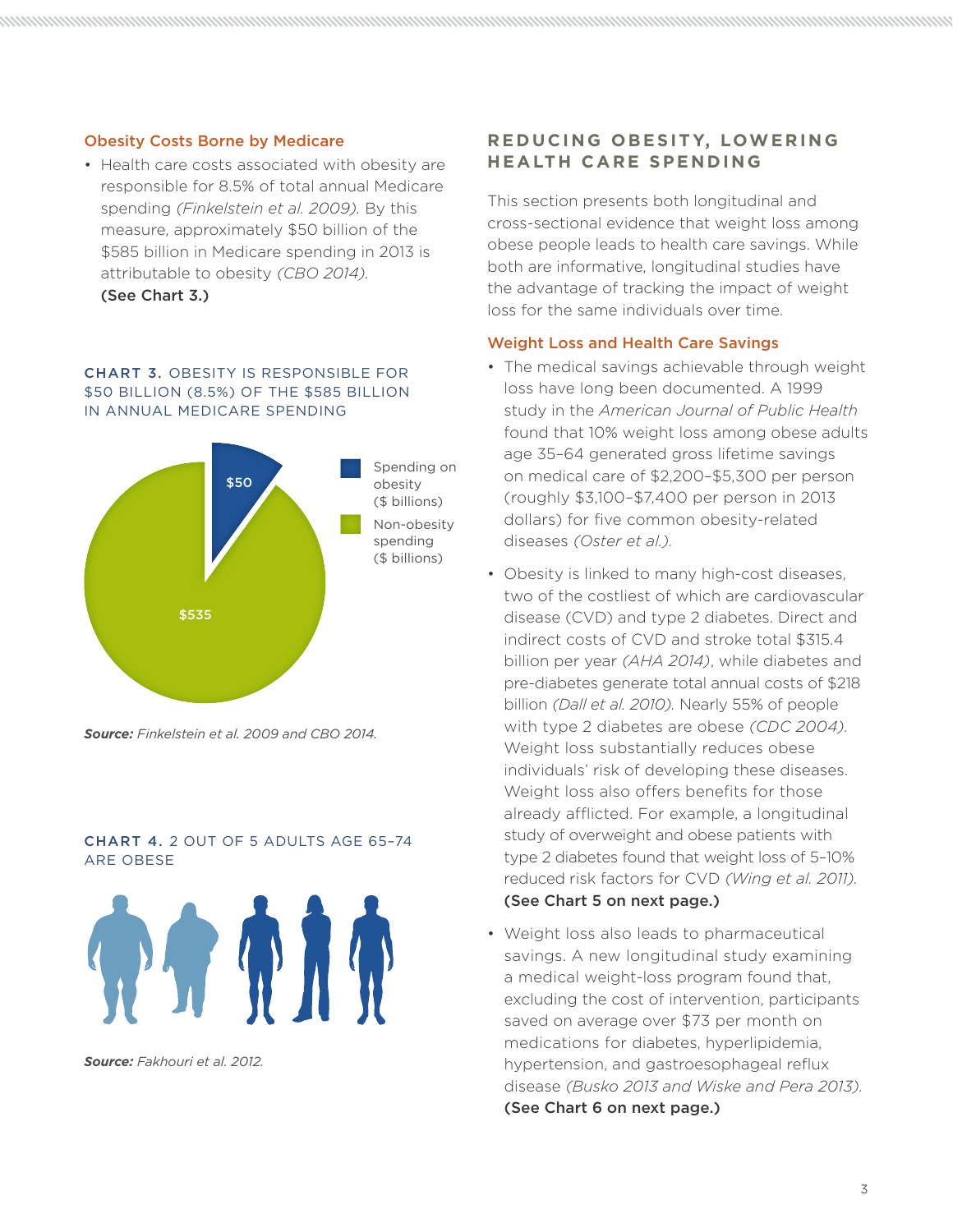# CHART 5. WEIGHT LOSS OF 5–10% INCREASES THE ODDS OF REDUCING RISK FACTORS FOR CARDIOVASCULAR DISEASE



*Source: Wing et al. 2011.*

# CHART 6. WEIGHT LOSS REDUCES SPENDING ON PRESCRIPTION DRUGS FOR OBESITY-RELATED DISEASES



*Source: Busko 2013 and Wiske and Pera 2013. Note: Excludes cost of intervention.*

# Medicare Savings from Weight Loss

- A new analysis in *Health Economics Review*  estimated that Medicare would achieve gross savings of \$7,446–\$10,126 per person over ten years from obese beneficiaries' losing 10% of their body weight *(Thorpe et al. 2013).*
- A recent *Health Affairs* study examined the impact of 4.2% weight loss among overweight and obese adults age 60–64 who are either prediabetic or at risk of cardiovascular disease *(Thorpe and Yang 2011).* Depending on levels of participation in the weight-loss program under examination, gross savings of \$3.8 billion–\$4.7 billion would accrue to Medicare over ten years. (See Chart 7.)

CHART 7. WEIGHT LOSS AMONG OVERWEIGHT AND OBESE ADULTS AGE 60–64 YIELDS SUBSTANTIAL SAVINGS FOR MEDICARE



*Source: Thorpe and Yang 2011.*